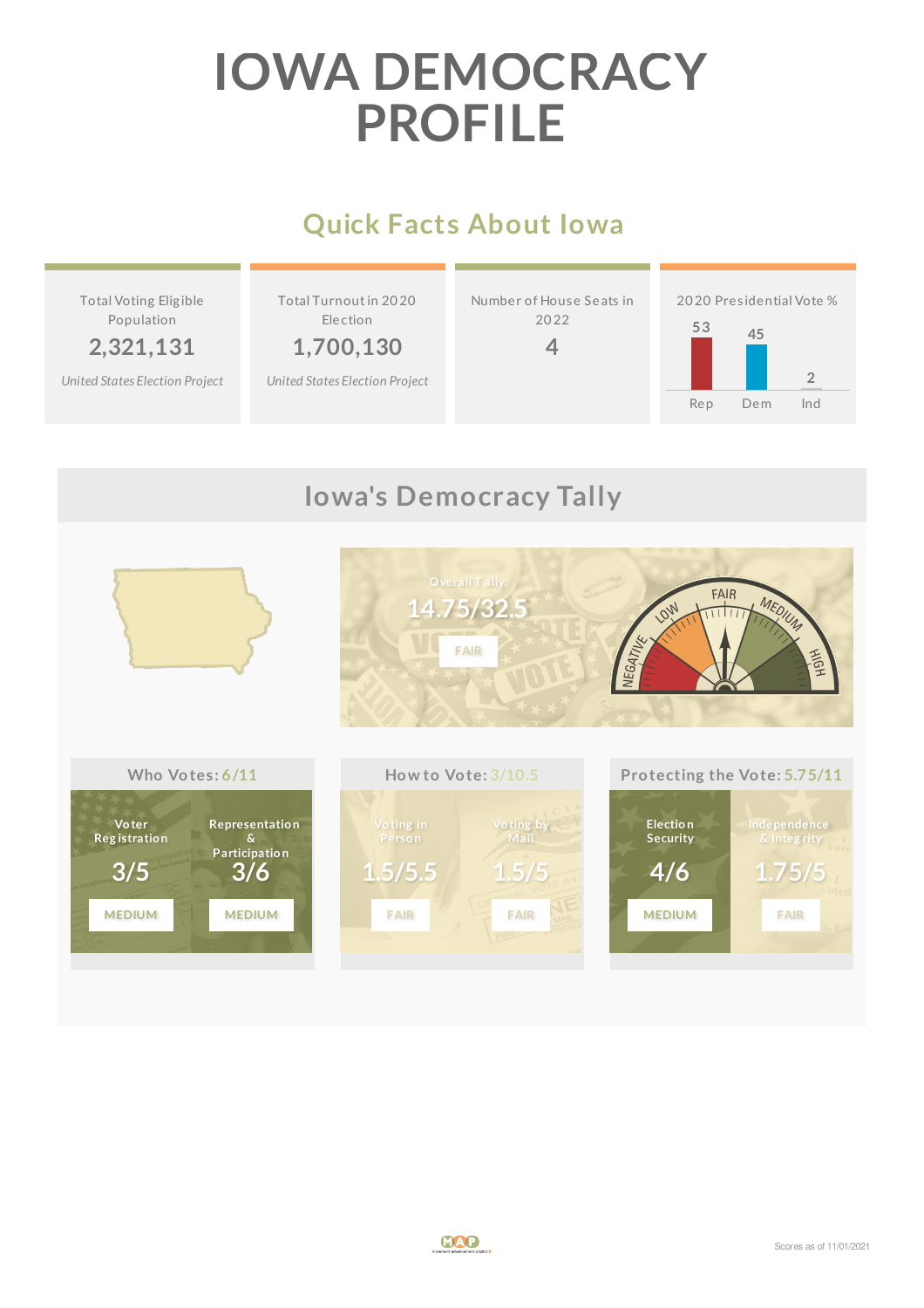#### **Iowa's Democracy and Election Laws and Policies**

Click on each is sue for more information and to see where the s tate fits into the national landscape.





**KEY Indicates state law or policy Indicates local laws or policies and/or partial law** 

Indicates no law or policy **Enumeration not applicable** 

## **Who Votes**

| <b>Voter Registration</b>                                                | <b>Score</b>        |           |
|--------------------------------------------------------------------------|---------------------|-----------|
|                                                                          | Law Exists?         | Tally     |
| Automatic Voter Registration                                             |                     | 0/1       |
| <b>Online Voter Registration</b>                                         |                     | 1/1       |
| <b>Registration Deadlines</b>                                            |                     | 1/1       |
| Membership in Electronic Registration Information Center (ERIC)          |                     | 1/1       |
| <b>Negative Law:</b><br><b>Restrictions on Voter Registration Drives</b> | <b>NEGATIVE LAW</b> | $-0.5/-1$ |
| Voter Preregistration                                                    |                     | 0.5/1     |
| <b>Voter Registration Total</b>                                          | 3/5                 |           |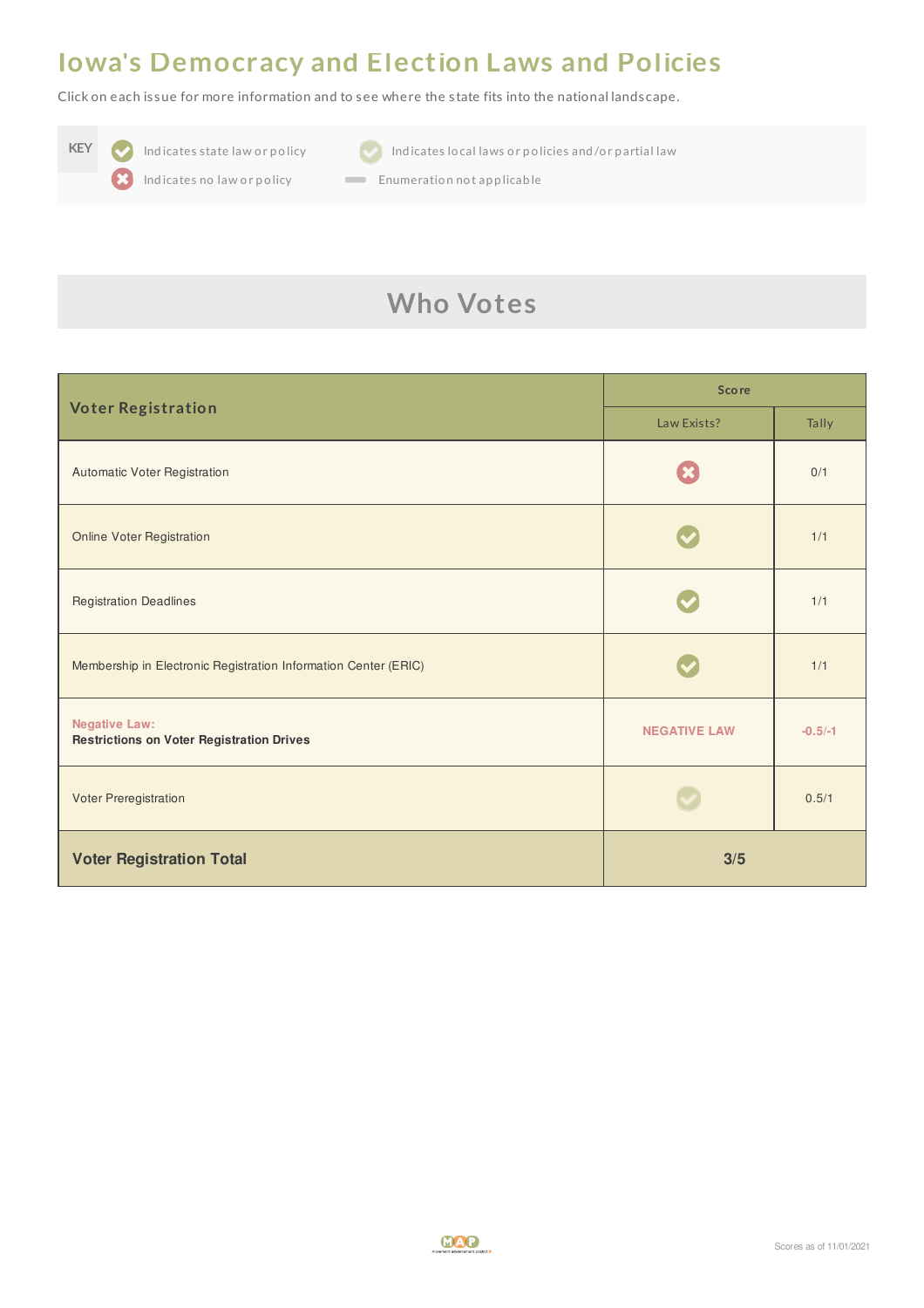|                                                 | <b>Score</b> |       |
|-------------------------------------------------|--------------|-------|
| <b>Representation &amp; Participation</b>       | Law Exists?  | Tally |
| National Popular Vote Compact States            |              | 0/1   |
| <b>Native American Voting Protections</b>       |              | 0/1   |
| Partisanship of State Primary Election Systems  |              | 0.5/1 |
| <b>Voter Registration Rates</b>                 |              | 1/1   |
| Voter Turnout Percentage                        |              | 1/1   |
| Voting Rights for Formerly Incarcerated People  |              | 0.5/1 |
| <b>Representation &amp; Participation Total</b> | 3/6          |       |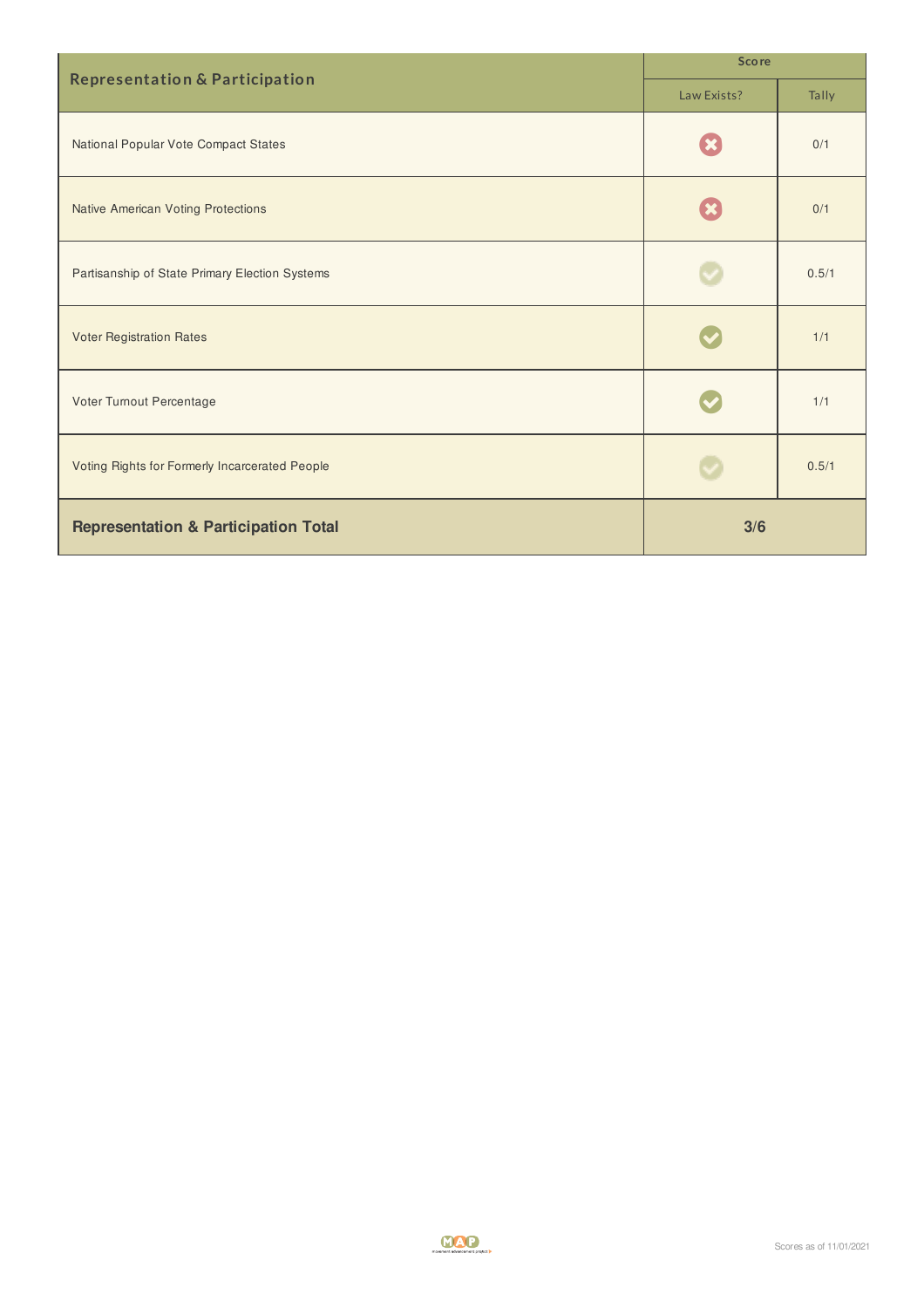## **How to Vote**

| <b>Voting in Person</b>                                         | <b>Score</b>        |          |
|-----------------------------------------------------------------|---------------------|----------|
|                                                                 | Law Exists?         | Tally    |
| Curbside Voting for Voters with Disabilities                    |                     | 0.5/0.5  |
| Election Day Holidays and Paid Time Off to Vote                 |                     | 0.5/1    |
| <b>Adequate Early Voting Period</b>                             |                     | 1/1      |
| <b>Negative Law:</b><br><b>Voting Wait Time and Line Length</b> |                     | $0/-1$   |
| Provisional Ballot Availability & Counting Procedures           |                     | 0/1      |
| Availability of Vote Centers (county wide polling places)       |                     | 0/1      |
| Voter Identification Requirements for In-Person Voting          | <b>NEGATIVE LAW</b> | $-0.5/1$ |
| <b>Voting in Person Total</b>                                   | 1.5/5.5             |          |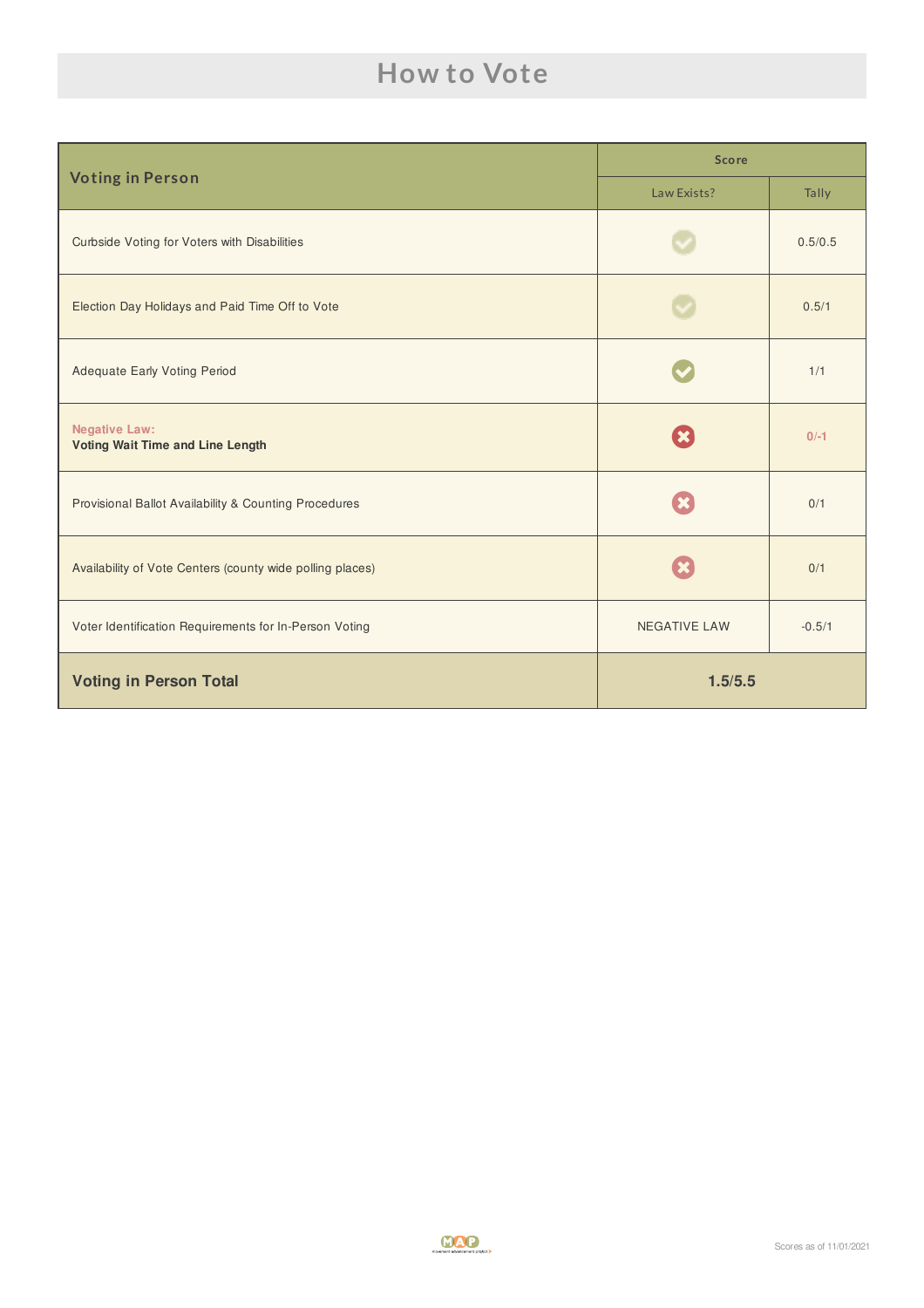| <b>Voting by Mail</b>                                                        | <b>Score</b>        |              |
|------------------------------------------------------------------------------|---------------------|--------------|
|                                                                              | Law Exists?         | Tally        |
| Availability of No-Excuse Absentee Voting                                    |                     | 1/1          |
| <b>All-Mail Voting States</b>                                                |                     | 0/1          |
| <b>Negative Law:</b><br><b>Added Requirements to Return Absentee Ballots</b> |                     | $0/-0.5$     |
| <b>Negative Law:</b><br><b>Third Party Ballot Collection Policies</b>        | <b>NEGATIVE LAW</b> | $-0.25/-0.5$ |
| <b>Ballot Drop Box Policies &amp; Availability</b>                           |                     | 0.25/0.5     |
| <b>Mail Ballot Receipt Deadlines</b>                                         |                     | 0.5/0.5      |
| <b>Prepaid Ballot Postage</b>                                                |                     | 0.5/0.5      |
| <b>Online Absentee Ballot Application Availability</b>                       |                     | 0/1          |
| Permanent Absentee Voter List Availability                                   | NEGATIVE LAW        | $-0.5/0.5$   |
| <b>Voting by Mail Total</b>                                                  | 1.5/5               |              |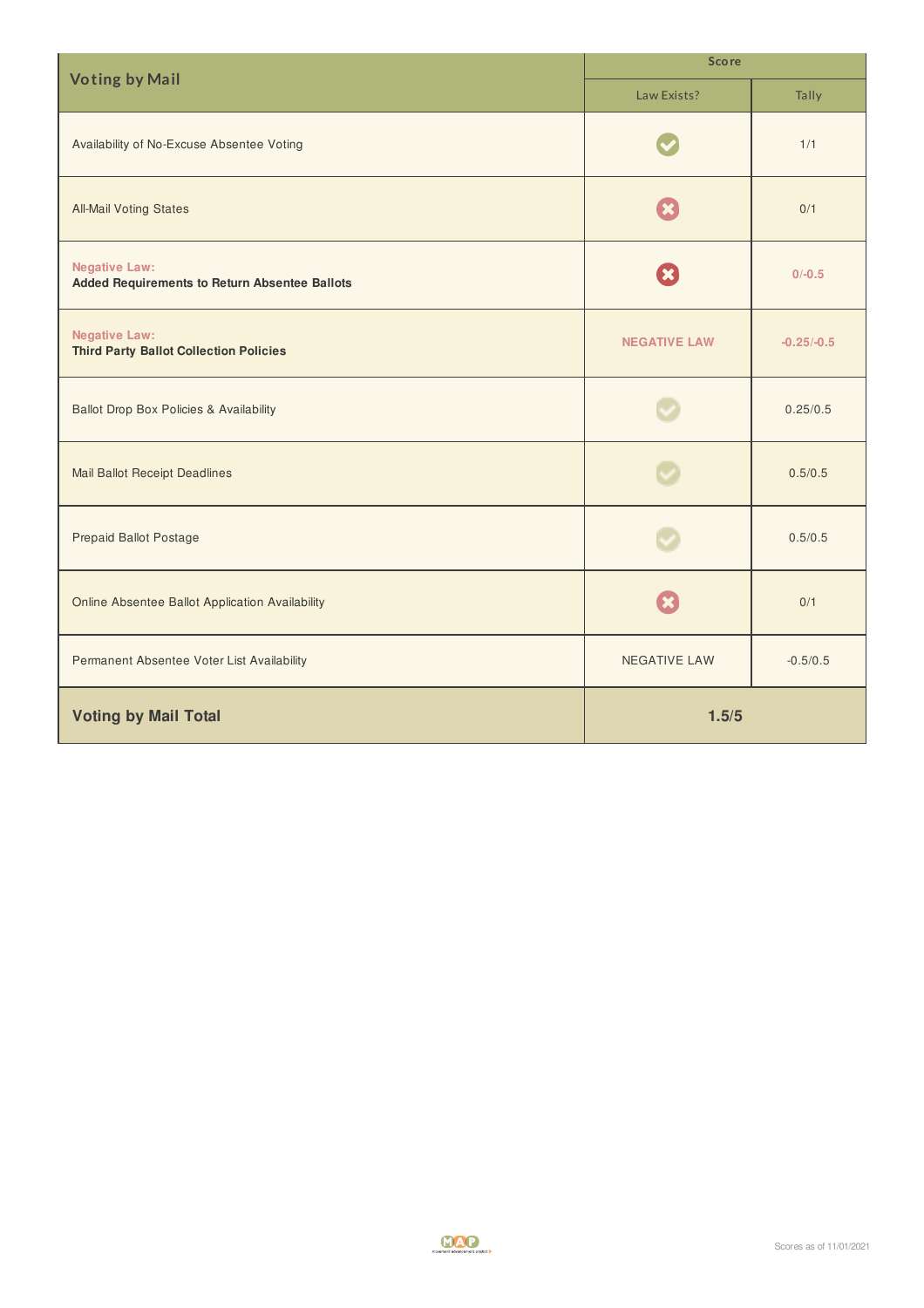## **Protecting the Vote**

|                                                                                | <b>Score</b> |       |
|--------------------------------------------------------------------------------|--------------|-------|
| <b>Election Security</b>                                                       | Law Exists?  | Tally |
| Ballot & Signature Cure Availability (Opportunity for Voter to Correct Errors) |              | 1/1   |
| <b>Ballot Tracking for Mail Voting</b>                                         |              | 1/1   |
| Absentee/Mail Ballot Verification                                              |              | 0/1   |
| Security of Voting Machines (Hand Marked Paper Ballots)                        |              | 1/1   |
| Post-Election Audits Required                                                  |              | 1/1   |
| <b>Risk-Limiting Audits</b>                                                    |              | 0/1   |
| <b>Election Security Total</b>                                                 | 4/6          |       |